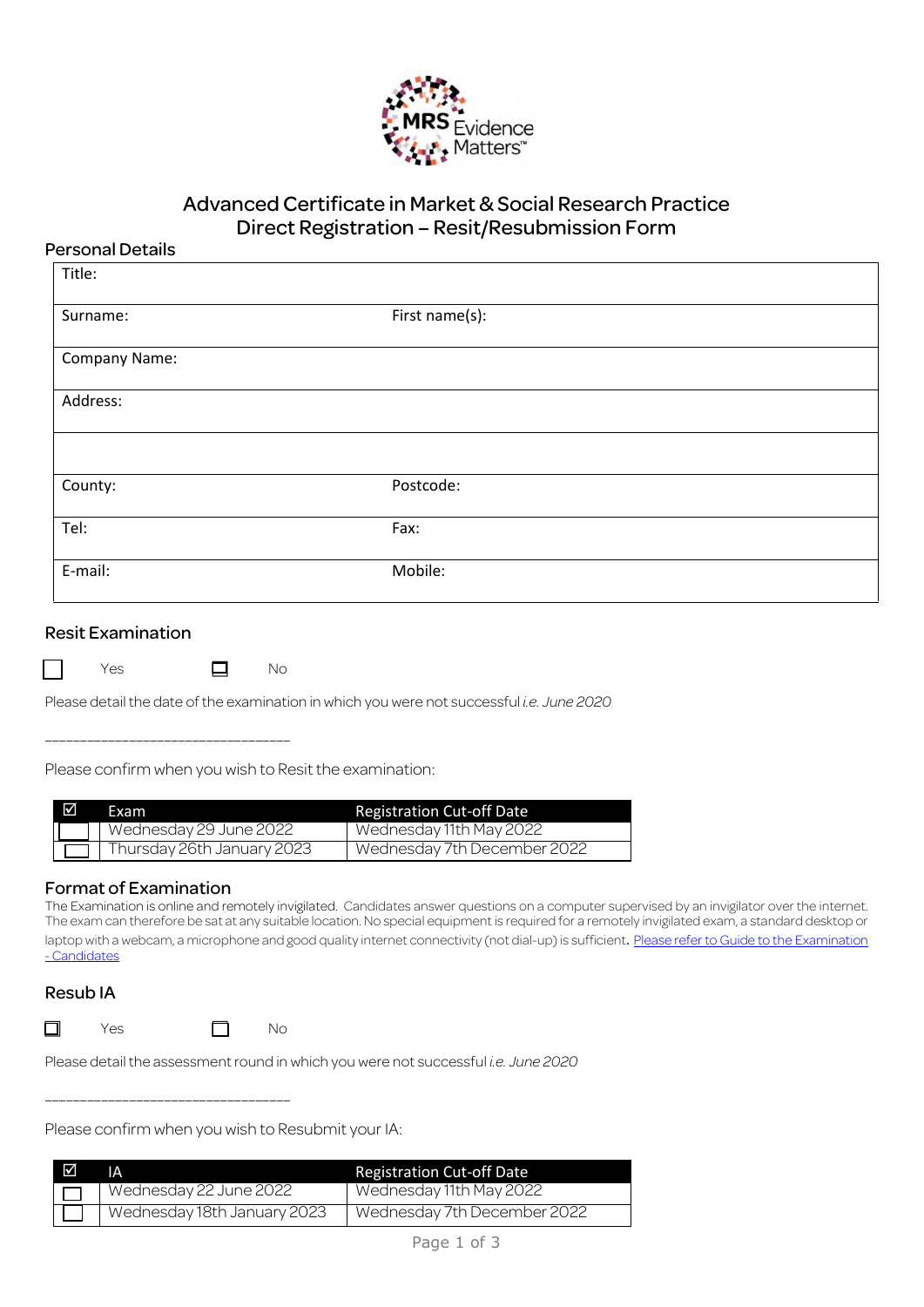### Reasonable Adjustments

Reasonable adjustments refer to adjustments made to allow access to assessment for candidates who would otherwise be disadvantaged by temporary or permanent disability. A wide range of adjustments can be made, depending on the individual candidate's specific needs. Please contact profdevelopment@mrs.org.uk for further details.

#### Registration & Examination Regulations – Direct Registration Candidates

- Fees are not refundable or transferable, except in cases of serious illness or bereavement.
- All current fees are published on the MRS Website or available on request from profdevelopment@mrs.org.uk
- Direct Registration Candidates who register directly for the assessment for the MRS Advanced Certificate and who are not in membership of the Society are required to register as MRS Studying Affiliates. This ensures that candidates have direct access to information and are bound by the MRS Code of Conduct.
- Direct Registration candidates who are not members of MRS are required to submit their application for Studying Affiliate membership with this Direct Registration Entry form. We are unable process Direct Registration Forms not accompanied by a completed Studying Affiliate Membership Form.
- Candidates who fail to attend an examination due to illness must inform MRS within 14 days of the date of the examination. Candidates must enclose a supporting document (e.g. a medical certificate). In such cases the registration fee will then be transferred to the next exam sitting, provided that all fees have been paid in advance.
- Candidates may defer their registration to a later exam date. A deferral fee is payable. A request for deferral must be made in writing and must be received prior to the candidate's allocated examination date.
- Candidates who fail to attend an examination 'No-Show' without notifying MRS Qualifications will be required to pay a deferral fee and a re-sit fee in order to be transferred to another assessment round.

MRS processes the information provided by members and non-members to enable it to carry out its activities in accordance with its objectives and for its administrative purposes.

MRS uses informed consent as the legal bases for communications which are outside of membership, specifically the marketing of our commercial products and services. As an MRS member you will receive regular emails from us about your membership, including information on benefits and governance.

Please Opt in to be kept informed about other MRS activity including awards, reports, conferences and events.

Tick here if you wish to receive MRS Marketing emails

Once you have opted-in, you can customise the content you receive by logging in to your MyMRS account and updating your email preferences.

Your data will be shared with MRS for the purposes of learning, conducting examinations and assessments, and issuing of examination results and certificates. In order to facilitate the online examination MRS will share with TestReach candidates names, email addresses and candidate number.

Candidates can view the MRS Privacy Policy located at https://www.mrs.org.uk/privacy\_policy

MRS is the examiner/awarding body and remains the data controller, TestReach is the data processor. The data that TestReach holds is as per that outlined in Annex 1 at the bottom of the Master Subscription Agreement (view here.) The videos of candidates taking exams via remote invigilation, are automatically deleted 6 weeks after the exam date by TestReach (unless they are specifically asked to hold a video for longer, e.g. to assist in the assessment process). Videos will only be viewed by MRS Awarding Body Staff. All exam data is transferred from TestReach to MRS via sFTP and stored on MRS Servers.

The Market Research Society processes the information provided by individuals to enable it to carry out its activities in accordance with its objectives and for its administrative purposes.

MRS respects your privacy. We will always treat your personal details with the utmost care and respect. Your data will never be shared with third parties for marketing purposes. In order to administer your membership effectively, MRS may share your data with data processor suppliers who adhere to our strict data security policy. Please take a moment to read through this. www.mrs.org.uk/privacy\_policy